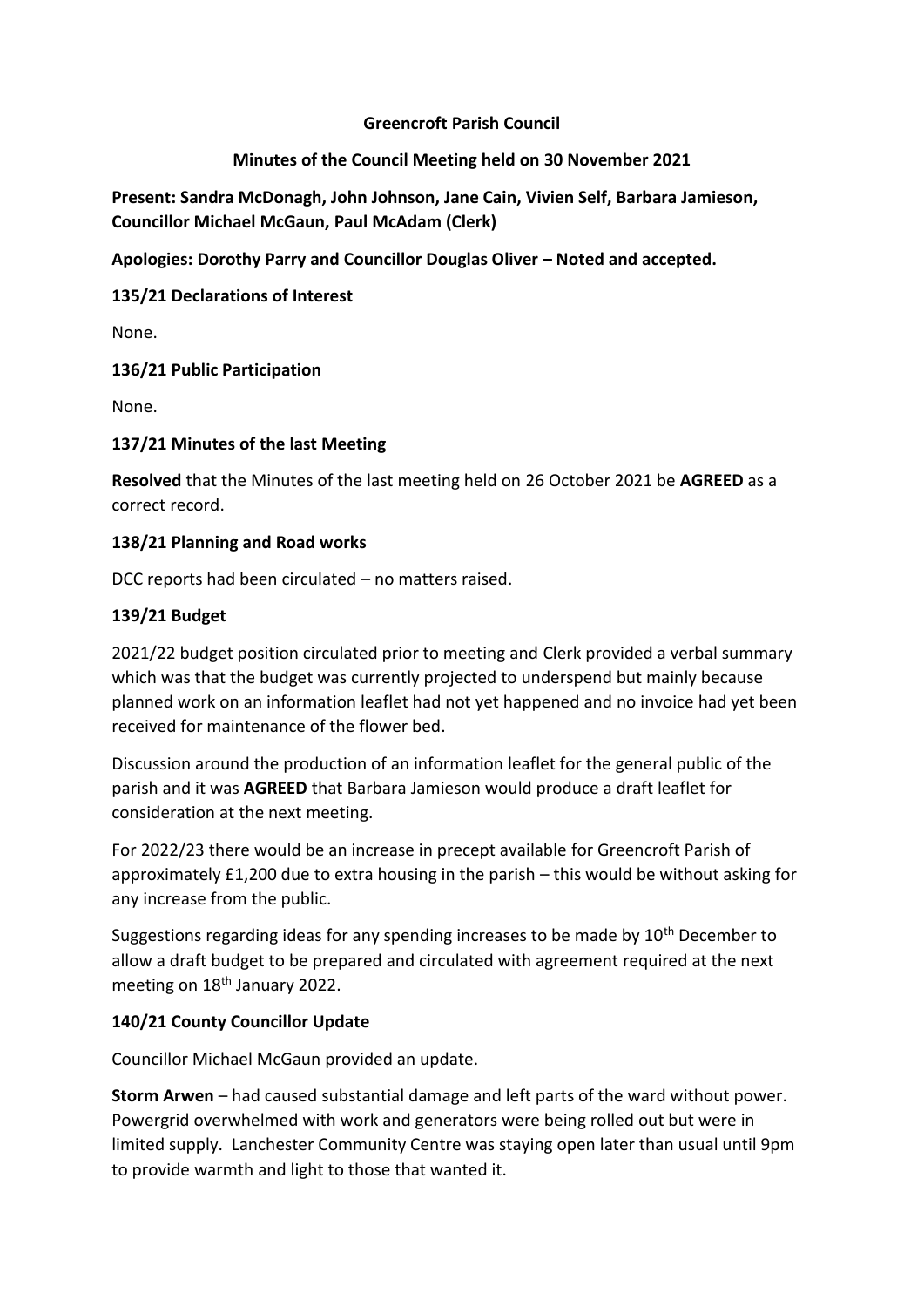**COVID19** – The infection rate in County Durham was currently below the national average.

**Remembrance Sunday** – 3 x celebrations attended by County Councillors

**Consett Swimming Pool** – re-opening Spring 2022

**Lumiere** – had taken place again and drawn a large number of visitors to the area

# **141/21 Clerk Update**

Online Banking – Clerk has registered and has all the necessary equipment and has online access to view statements, payments etc

Chair has registered and is waiting for equipment to be delivered.

Vice Chair has tried to register but has been told that he has already been issued with equipment back in 2017.

Clerk to check through old correspondence, files for any information.

Flower Bed – No further information from DCC re maintenance – clerk to chase up

Section 106 Funding – Maiden View – Some information provided by Mid Durham AAP but not clear as to whether any funding was received. It was **AGREED** that the clerk would make further enquiries.

Hours Worked – 12 for November and it was AGREED for payment to be made at the end of the quarter.

# **142/21 Accounts for Payment**

Lanchester Community Centre – Room Hire  $30<sup>th</sup>$  November - £14.50

It was **AGREED** for payment to be made.

#### **143/21 White Fencing at Parish Boundary**

It had been reported that the white fencing at the border of Greencroft Parish (when entering from Annfield Plain) had been damaged and it was **AGREED** that Clerk would report the damage to Durham County Council and request repairs to be carried out.

#### **144/21 Seat and Fence Inspections**

Jane Cain had carried out the monthly check. Maintenance work was still required but there had been no further deterioration noted.

The hiring of equipment was not feasible due to the time it would be needed and plans were in place to hand sand the seats and tables when weather permits it.

# **145/21 Questions from Members**

None received.

# **146/21 Chair Announcements**

None.